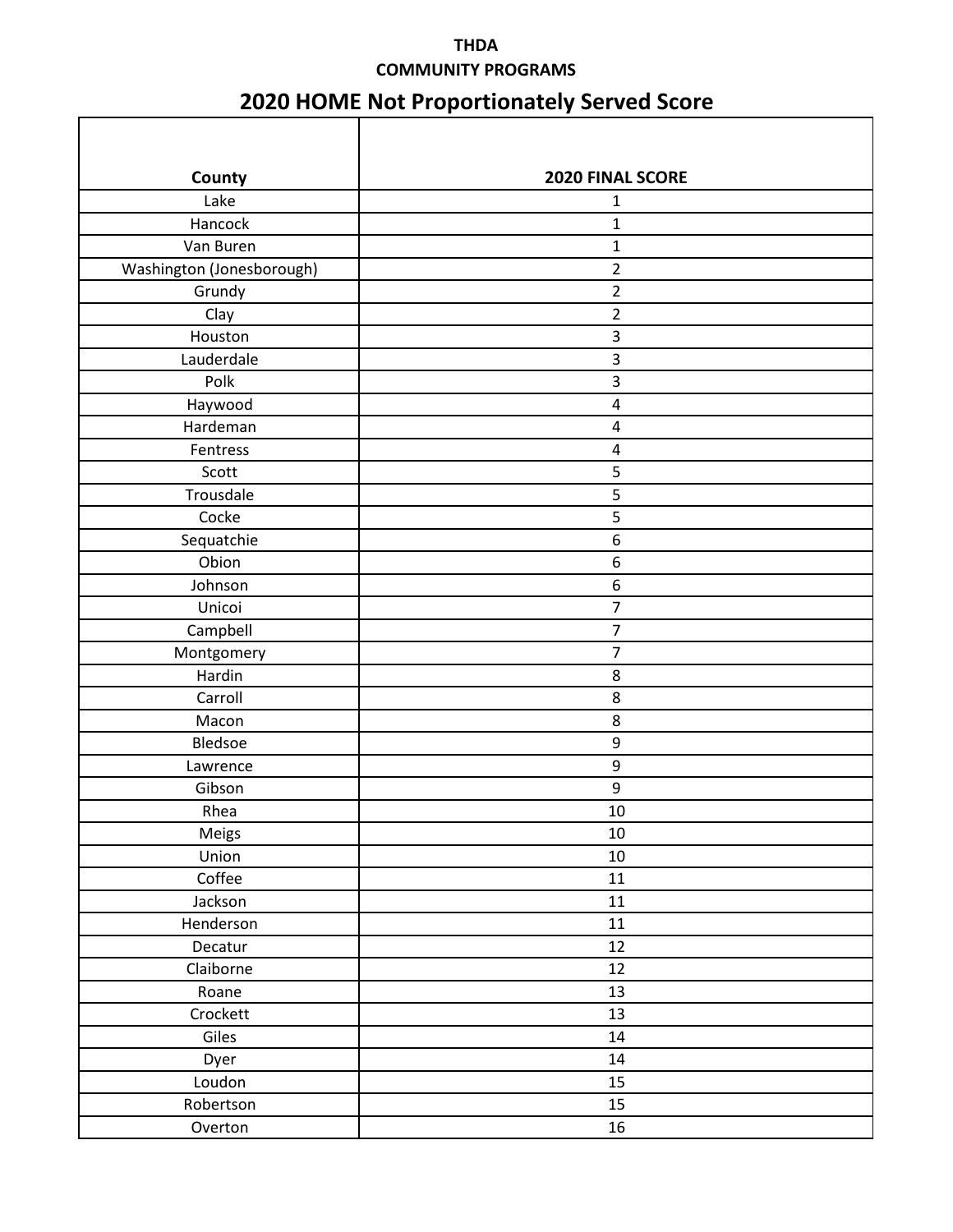## **THDA COMMUNITY PROGRAMS**

| 17<br>Greene<br>White<br>17<br>Humphreys<br>18<br>Smith<br>18<br>Dickson<br>19<br>Hamblen<br>19<br>McNairy<br>20<br>Marshall<br>20<br>Franklin<br>21<br>Lincoln<br>21<br>Cannon<br>22<br>22<br>Cheatham<br>23<br>Tipton<br>23<br>Maury<br>Jefferson<br>24<br>Anderson<br>24<br>Sevier<br>25<br>25<br>Warren<br>Blount<br>26<br>Sumner<br>26<br>Rutherford<br>27<br>27<br>Putnam<br>Wilson<br>28<br>Marion<br>28<br><b>Hawkins</b><br>29<br>Monroe<br>29<br>McMinn<br>30<br>Bedford<br>30<br>31<br>Henry<br>31<br>Weakley<br>Cumberland<br>32<br><b>Bradley</b><br>32<br>Moore<br>33<br>33<br>Morgan<br>34<br>Fayette<br>34<br>Lewis<br>35<br>Perry<br>35<br>Wayne<br>Hamilton<br>36<br>36<br>Benton<br>Madison<br>37<br>Chester<br>37<br>DeKalb<br>38<br>Williamson<br>38<br>Hickman<br>39<br>Grainger<br>39 | Carter | 16 |
|--------------------------------------------------------------------------------------------------------------------------------------------------------------------------------------------------------------------------------------------------------------------------------------------------------------------------------------------------------------------------------------------------------------------------------------------------------------------------------------------------------------------------------------------------------------------------------------------------------------------------------------------------------------------------------------------------------------------------------------------------------------------------------------------------------------|--------|----|
|                                                                                                                                                                                                                                                                                                                                                                                                                                                                                                                                                                                                                                                                                                                                                                                                              |        |    |
|                                                                                                                                                                                                                                                                                                                                                                                                                                                                                                                                                                                                                                                                                                                                                                                                              |        |    |
|                                                                                                                                                                                                                                                                                                                                                                                                                                                                                                                                                                                                                                                                                                                                                                                                              |        |    |
|                                                                                                                                                                                                                                                                                                                                                                                                                                                                                                                                                                                                                                                                                                                                                                                                              |        |    |
|                                                                                                                                                                                                                                                                                                                                                                                                                                                                                                                                                                                                                                                                                                                                                                                                              |        |    |
|                                                                                                                                                                                                                                                                                                                                                                                                                                                                                                                                                                                                                                                                                                                                                                                                              |        |    |
|                                                                                                                                                                                                                                                                                                                                                                                                                                                                                                                                                                                                                                                                                                                                                                                                              |        |    |
|                                                                                                                                                                                                                                                                                                                                                                                                                                                                                                                                                                                                                                                                                                                                                                                                              |        |    |
|                                                                                                                                                                                                                                                                                                                                                                                                                                                                                                                                                                                                                                                                                                                                                                                                              |        |    |
|                                                                                                                                                                                                                                                                                                                                                                                                                                                                                                                                                                                                                                                                                                                                                                                                              |        |    |
|                                                                                                                                                                                                                                                                                                                                                                                                                                                                                                                                                                                                                                                                                                                                                                                                              |        |    |
|                                                                                                                                                                                                                                                                                                                                                                                                                                                                                                                                                                                                                                                                                                                                                                                                              |        |    |
|                                                                                                                                                                                                                                                                                                                                                                                                                                                                                                                                                                                                                                                                                                                                                                                                              |        |    |
|                                                                                                                                                                                                                                                                                                                                                                                                                                                                                                                                                                                                                                                                                                                                                                                                              |        |    |
|                                                                                                                                                                                                                                                                                                                                                                                                                                                                                                                                                                                                                                                                                                                                                                                                              |        |    |
|                                                                                                                                                                                                                                                                                                                                                                                                                                                                                                                                                                                                                                                                                                                                                                                                              |        |    |
|                                                                                                                                                                                                                                                                                                                                                                                                                                                                                                                                                                                                                                                                                                                                                                                                              |        |    |
|                                                                                                                                                                                                                                                                                                                                                                                                                                                                                                                                                                                                                                                                                                                                                                                                              |        |    |
|                                                                                                                                                                                                                                                                                                                                                                                                                                                                                                                                                                                                                                                                                                                                                                                                              |        |    |
|                                                                                                                                                                                                                                                                                                                                                                                                                                                                                                                                                                                                                                                                                                                                                                                                              |        |    |
|                                                                                                                                                                                                                                                                                                                                                                                                                                                                                                                                                                                                                                                                                                                                                                                                              |        |    |
|                                                                                                                                                                                                                                                                                                                                                                                                                                                                                                                                                                                                                                                                                                                                                                                                              |        |    |
|                                                                                                                                                                                                                                                                                                                                                                                                                                                                                                                                                                                                                                                                                                                                                                                                              |        |    |
|                                                                                                                                                                                                                                                                                                                                                                                                                                                                                                                                                                                                                                                                                                                                                                                                              |        |    |
|                                                                                                                                                                                                                                                                                                                                                                                                                                                                                                                                                                                                                                                                                                                                                                                                              |        |    |
|                                                                                                                                                                                                                                                                                                                                                                                                                                                                                                                                                                                                                                                                                                                                                                                                              |        |    |
|                                                                                                                                                                                                                                                                                                                                                                                                                                                                                                                                                                                                                                                                                                                                                                                                              |        |    |
|                                                                                                                                                                                                                                                                                                                                                                                                                                                                                                                                                                                                                                                                                                                                                                                                              |        |    |
|                                                                                                                                                                                                                                                                                                                                                                                                                                                                                                                                                                                                                                                                                                                                                                                                              |        |    |
|                                                                                                                                                                                                                                                                                                                                                                                                                                                                                                                                                                                                                                                                                                                                                                                                              |        |    |
|                                                                                                                                                                                                                                                                                                                                                                                                                                                                                                                                                                                                                                                                                                                                                                                                              |        |    |
|                                                                                                                                                                                                                                                                                                                                                                                                                                                                                                                                                                                                                                                                                                                                                                                                              |        |    |
|                                                                                                                                                                                                                                                                                                                                                                                                                                                                                                                                                                                                                                                                                                                                                                                                              |        |    |
|                                                                                                                                                                                                                                                                                                                                                                                                                                                                                                                                                                                                                                                                                                                                                                                                              |        |    |
|                                                                                                                                                                                                                                                                                                                                                                                                                                                                                                                                                                                                                                                                                                                                                                                                              |        |    |
|                                                                                                                                                                                                                                                                                                                                                                                                                                                                                                                                                                                                                                                                                                                                                                                                              |        |    |
|                                                                                                                                                                                                                                                                                                                                                                                                                                                                                                                                                                                                                                                                                                                                                                                                              |        |    |
|                                                                                                                                                                                                                                                                                                                                                                                                                                                                                                                                                                                                                                                                                                                                                                                                              |        |    |
|                                                                                                                                                                                                                                                                                                                                                                                                                                                                                                                                                                                                                                                                                                                                                                                                              |        |    |
|                                                                                                                                                                                                                                                                                                                                                                                                                                                                                                                                                                                                                                                                                                                                                                                                              |        |    |
|                                                                                                                                                                                                                                                                                                                                                                                                                                                                                                                                                                                                                                                                                                                                                                                                              |        |    |
|                                                                                                                                                                                                                                                                                                                                                                                                                                                                                                                                                                                                                                                                                                                                                                                                              |        |    |
|                                                                                                                                                                                                                                                                                                                                                                                                                                                                                                                                                                                                                                                                                                                                                                                                              |        |    |
|                                                                                                                                                                                                                                                                                                                                                                                                                                                                                                                                                                                                                                                                                                                                                                                                              |        |    |
|                                                                                                                                                                                                                                                                                                                                                                                                                                                                                                                                                                                                                                                                                                                                                                                                              |        |    |
|                                                                                                                                                                                                                                                                                                                                                                                                                                                                                                                                                                                                                                                                                                                                                                                                              |        |    |